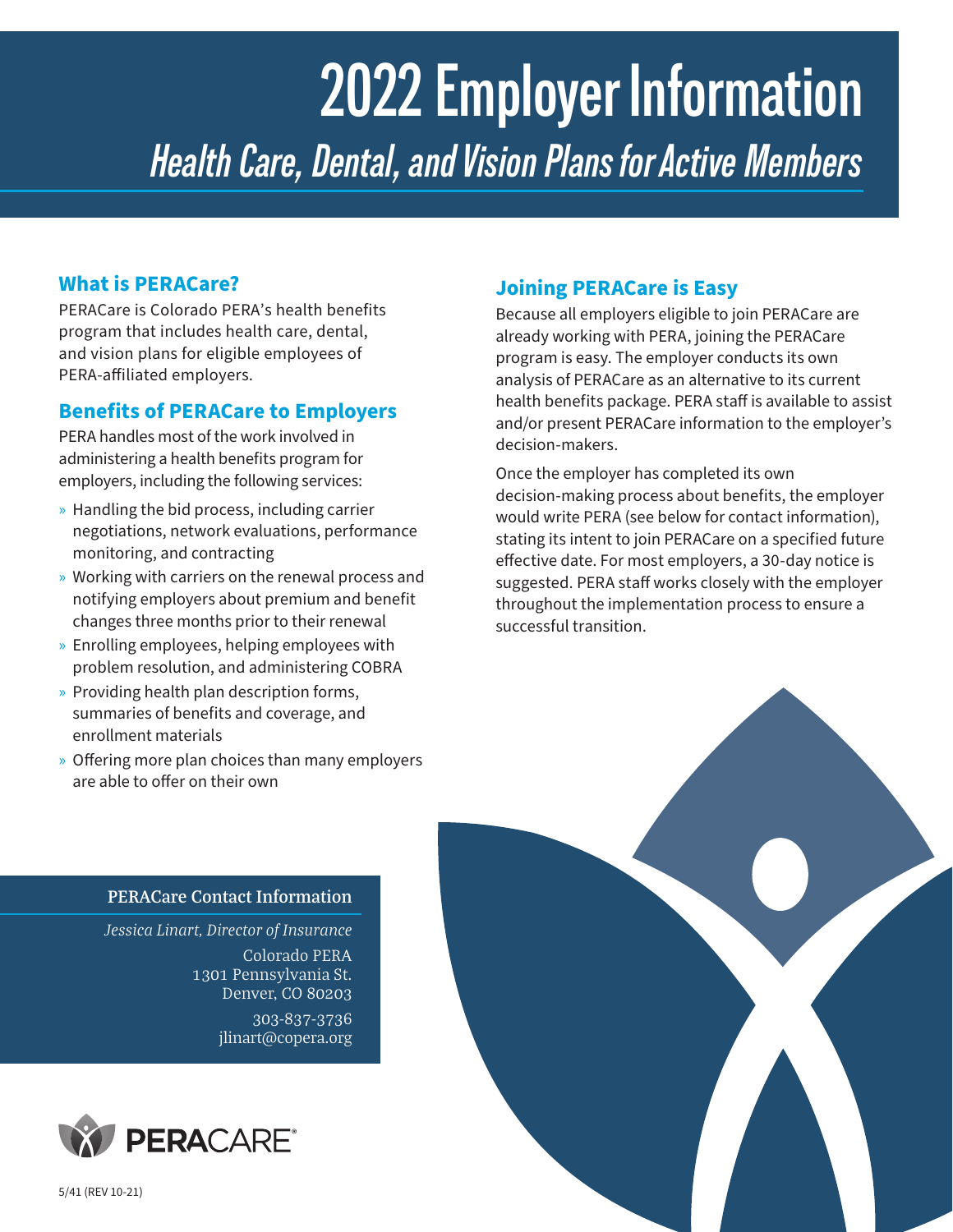Once PERA has received a letter of intent from the employer, an insurance administrator will contact the employer to begin the process of implementing PERACare. This will include the following steps:

- » Providing the employer with the Participation Agreement
- » Conducting open enrollment meetings
- » Helping employees complete enrollment forms
- » Enrolling employees in their respective plans so they receive ID cards and plan information
- » Setting up ACH banking arrangements
- » Providing the employer with access to the billing system on PERA's website at www.copera.org

## **Participation Agreement**

The employer will complete and sign a Participation Agreement when joining PERACare. By signing the Participation Agreement, employers agree to the following guidelines:

- » Participate for a period of one year
- » Offer no other health care, dental, or vision coverage to employees who are PERA members
- » Set the eligibility rules for employees and their dependents within guidelines provided by PERACare
- » Contribute at least 50% of the lowest cost, single employee premium for each covered employee
- » Pay monthly premiums by automatic deduction from the employer's bank account on the last business day of the month
- » Provide employees with initial COBRA and HIPAA rights notices
- » Report additions, changes, and cancellations to PERA by the 25th day of each month

See premium information on page 4

# **Employee Eligibility Guidelines**

Each employer decides on the eligibility requirements for its employees based on the following guidelines:

#### **Eligible Employees**

Employees must be PERA members. Employees can be eligible as long as they work a minimum of 16 hours per week when they are actively at work.

#### **Effective Date**

The employer may decide when coverage will be effective. Coverage may start as early as the first day on the job or the employer may apply a waiting period.

#### **Eligible Dependents**

Eligible dependents may include spouses, including civil union partners as recognized under Colorado law, children, and dependent grandchildren. Children include children who are natural, legally adopted or placed for adoption, or stepchildren, under age 26, or a child who is certified as disabled and dependent on the employee, regardless of age.

Grandchildren are eligible if the employee has legal custody or guardianship of the child, or if the child qualifies as a dependent for income tax purposes and lives with the employee. Grandchildren must be unmarried, under age 26, and financially dependent on the employee.

# **Initial Effective Date Policy**

An employer may join PERACare on the first of any month. Subsequent renewals will occur on January 1.

### **Service Areas**

The service areas are defined below.

| <b>Provider</b>          | <b>Service Area</b>                                                                                                  |
|--------------------------|----------------------------------------------------------------------------------------------------------------------|
| <b>Kaiser Permanente</b> | Available in Colorado in<br>designated geographic areas<br>and as determined by ZIP code                             |
| Cigna Dental             | The HMO plan is available<br>in Metro Denver and the<br><b>Front Range</b><br>The PPO plan is available<br>statewide |
| <b>Delta Dental</b>      | Statewide                                                                                                            |
|                          | Statewide                                                                                                            |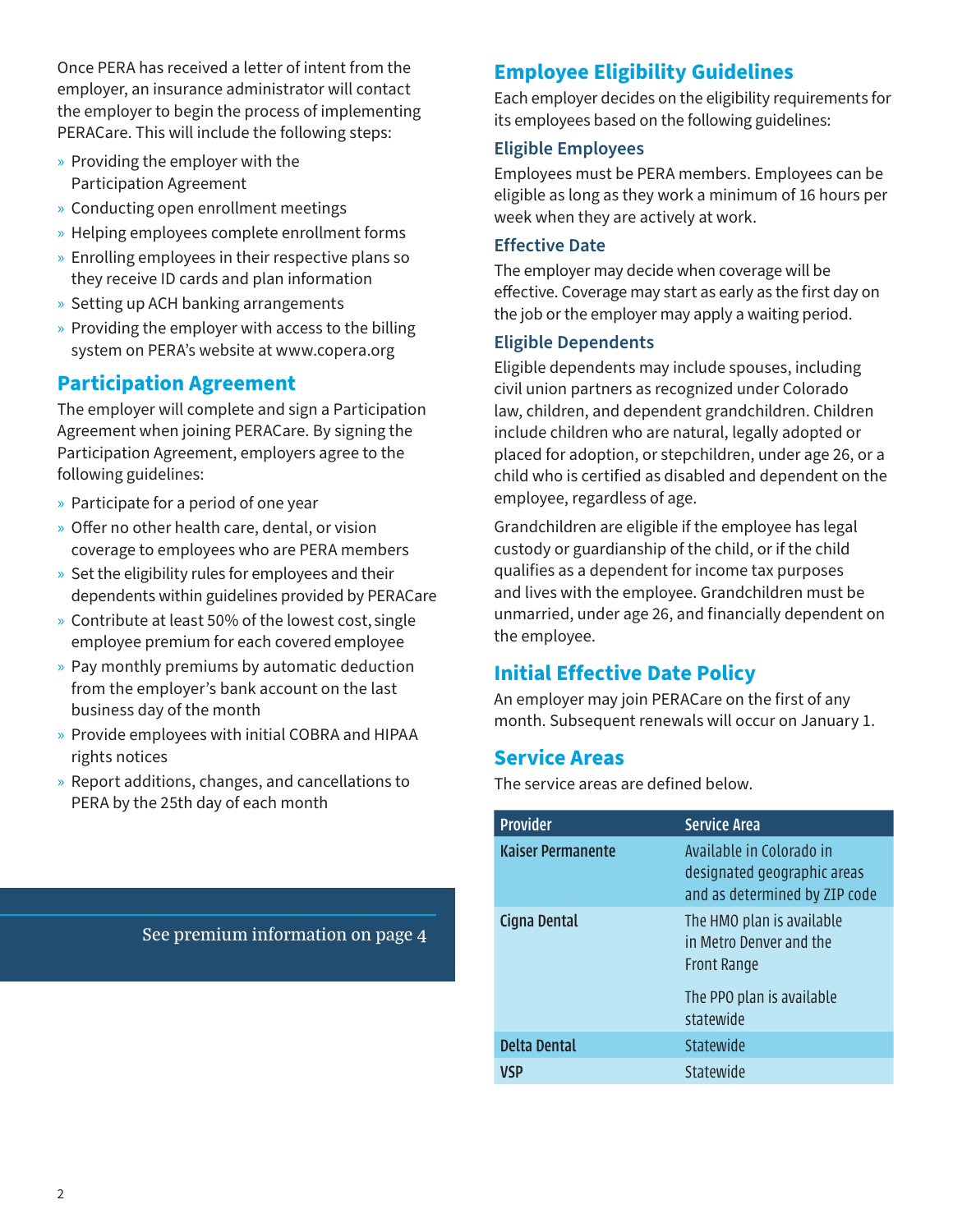## **2022 Plans At-A-Glance**

These summaries provide an overview of the copayments, deductibles, and coinsurance in these plans. Employees may enroll in these plans without enrolling in a dental or vision plan or vice versa. For more detailed information about the plans, see the *PERACare Health Plan Descriptions for Active Members* booklet.

| <b>Kaiser Permanente</b><br><b>Health Care Plans</b>                                   | HMO #1 Plan                                                                          | HMO #2 Plan                                                                                   | <b>HDHP Plan</b>                                                                                               |  |
|----------------------------------------------------------------------------------------|--------------------------------------------------------------------------------------|-----------------------------------------------------------------------------------------------|----------------------------------------------------------------------------------------------------------------|--|
|                                                                                        | In-Network Only*                                                                     |                                                                                               |                                                                                                                |  |
| <b>Deductible</b>                                                                      |                                                                                      |                                                                                               |                                                                                                                |  |
| Individual                                                                             | No deductible                                                                        | \$1,000 per year                                                                              | \$3,500 per year                                                                                               |  |
| Family                                                                                 | No deductible                                                                        | \$3,000 per year                                                                              | \$7,000 per year                                                                                               |  |
| <b>Office Visits</b>                                                                   |                                                                                      |                                                                                               |                                                                                                                |  |
| Primary Care Physician                                                                 | \$25 copay per primary care<br>office visit                                          | \$25 copay per primary care office<br>visit (not subject to deductible)                       | 20% coinsurance per primary care<br>office visit, after deductible is met                                      |  |
| Specialist                                                                             | \$40 copay per specialist care<br>office visit                                       | \$45 copay per specialist care office<br>visit (not subject to deductible)                    | 20% coinsurance per specialist care<br>office visit, after deductible is met                                   |  |
|                                                                                        | \$300 copay may apply for<br>procedures performed during an<br>office visit          | 20% coinsurance for procedures<br>received during an office visit, after<br>deductible is met | 20% coinsurance for procedures<br>received during an office visit, after<br>deductible is met                  |  |
| <b>Prescription Drugs</b>                                                              |                                                                                      |                                                                                               |                                                                                                                |  |
| Mail-order Copay<br>(90-day supply)<br>(Specialty drugs limited<br>to a 30-day supply) | \$30 Generic<br>\$80 Brand<br>\$120 Non-Preferred Brand<br>20% up to \$250 Specialty | \$30 Generic<br>\$80 Brand<br>\$120 Non-Preferred Brand<br>20% up to \$250 Specialty          | After deductible is met:<br>\$20 Generic<br>\$60 Brand<br>50% Non-Preferred Brand<br>20% up to \$250 Specialty |  |
| <b>Inpatient Hospital</b>                                                              | \$1,000 copay per admission                                                          | 20% coinsurance after deductible is met                                                       | 20% coinsurance after deductible is met                                                                        |  |

\*Out-of-Network care is not covered except as noted in the *PERACare Health Plan Descriptions for Active Members* booklet.

## **Dental Plans Cigna HMO Plan Cigna PPO Plan Cigna PPO Plan Delta PPO Plan**

|                              | In-Network Only      | In-Network Coverage Listed    |                               |
|------------------------------|----------------------|-------------------------------|-------------------------------|
| Annual Deductible            | <b>None</b>          | Individual \$100/Family \$200 | Individual \$100/Family \$200 |
| Annual Maximum Benefit       | <b>None</b>          | \$1,500                       | \$1,500                       |
| Office Visits                | \$0 copay            | <b>Nothing</b>                | <b>Nothing</b>                |
| Oral Exam and Regular        |                      |                               |                               |
| Cleanings                    | \$0 copay            | <b>Nothing</b>                | <b>Nothing</b>                |
| Basic Restorative (Fillings) | $$0$ to $$115$ copay | 20% of PPO Contracted Fee     | 20% of PPO Contracted Fee     |

| <b>VSP Vision Plans</b>     | PPO#1 Plan                                                                                   | PPO#2 Plan                                                                                   | PPO #3 Plan                                                              |
|-----------------------------|----------------------------------------------------------------------------------------------|----------------------------------------------------------------------------------------------|--------------------------------------------------------------------------|
|                             |                                                                                              | In-Network Coverage Listed                                                                   |                                                                          |
| Eye Exam                    | \$10 copay, then covered in full                                                             | \$25 copay, then covered in full                                                             | \$10 copay, then covered in full                                         |
| <b>Prescription Glasses</b> | \$25 copay for lenses and frame                                                              | \$25 copay for lenses and frame                                                              | 20% discount off complete pair of                                        |
|                             | Lenses covered once every<br>12 months                                                       | Lenses covered once every<br>12 months                                                       | glasses only; no discount for lenses<br>only, frame only, or replacement |
|                             | \$160 retail allowance on frames<br>(\$180 on featured frame brands)<br>once every 12 months | \$115 retail allowance on frames<br>(\$165 on featured frame brands)<br>once every 24 months | parts or repair                                                          |